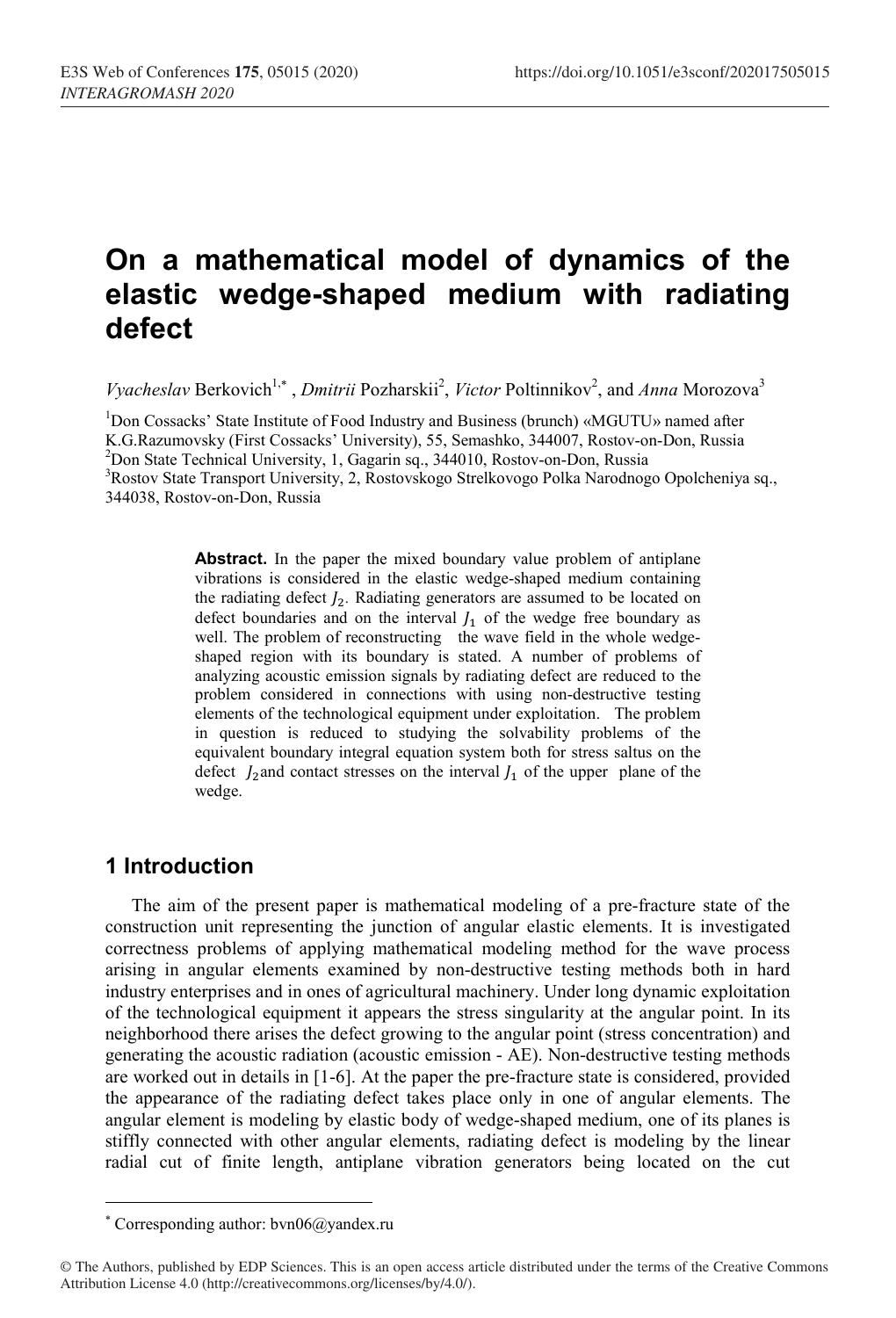boundaries. The contact interaction zone is modeling by the harmonic oscillating punch under antiplane deformation (Fig.1).

1. The boundary value problem is formulated for the dynamic elasticity equations in the domain  $\Omega$ , presenting the angle of span  $\alpha$  with cut  $J_2$ , simulating the defect located on the segment  $[a_2, b_2]$  of the line  $G_{\alpha_0}$ . Oscillating coherent generators of the antiplane shear displacements  $f_2(r)e^{-i\omega t}$  of the equal intensity are located on the banks of  $J_2^{\pm}$ .



**Fig. 1.** Elastic wedge-shaped medium with radiating defect.

On the upper plane  $G_{\alpha}$  harmonic oscillation generators  $f_1(r)e^{-i\omega t}$  are located on the finite segment  $[a_1, b_1]$  as well. The rest of the upper plane  $G_\alpha$  is assumed to be unloaded and the lower plane  $G_0$  is stiffly connected. In the vertex  $r = 0$  there are no radiation sources and Somerfield's radiation conditions take place at infinity. Under the steady oscillations there states the problem of finding the unknown contact stresses in the zone  $J_1$ of the contact interaction with the punch, stress saltus on the cut  $J_2$  and the reconstructing displacement field in the whole domain  $\Omega$  including the upper boundary  $G_{\alpha}$ .

Under harmonic oscillations with the frequency  $\omega$  displacements  $U(r, \varphi, t)$  obey the dynamic elasticity equations and are sought in the form  $U(r, \varphi, t) = u(r, \varphi) \exp(-i\omega t)$ . The problem in question as it is known in the classic statement is reduced to the next boundary value problem for the Helmholtz equation of complex displacement amplitude  $u(r, \varphi)$ :

$$
\Delta u + K^2 u = 0, K^2 = D\omega^2 / \mu
$$
\n
$$
u|_{\varphi = \alpha} = f_1(r), r \in (a_1, b_1)
$$
\n
$$
\sigma_{r\varphi}|_{\varphi = \alpha} = 0, r \notin (a_1, b_1)
$$
\n
$$
u|_{\varphi = 0} = 0, \qquad u|_{2}^{+} = f_2(x, y), \qquad (x, y) \in J_2^{+},
$$
\n
$$
(2)
$$

where D,  $\mu$  are density and shear modules of the wedge material,  $J_2^{\pm}$  is the left and right cut boundaries of the cut  $J_2 = J_2^- \cup J_2^+$  respectively. No radiation sources are assumed to be on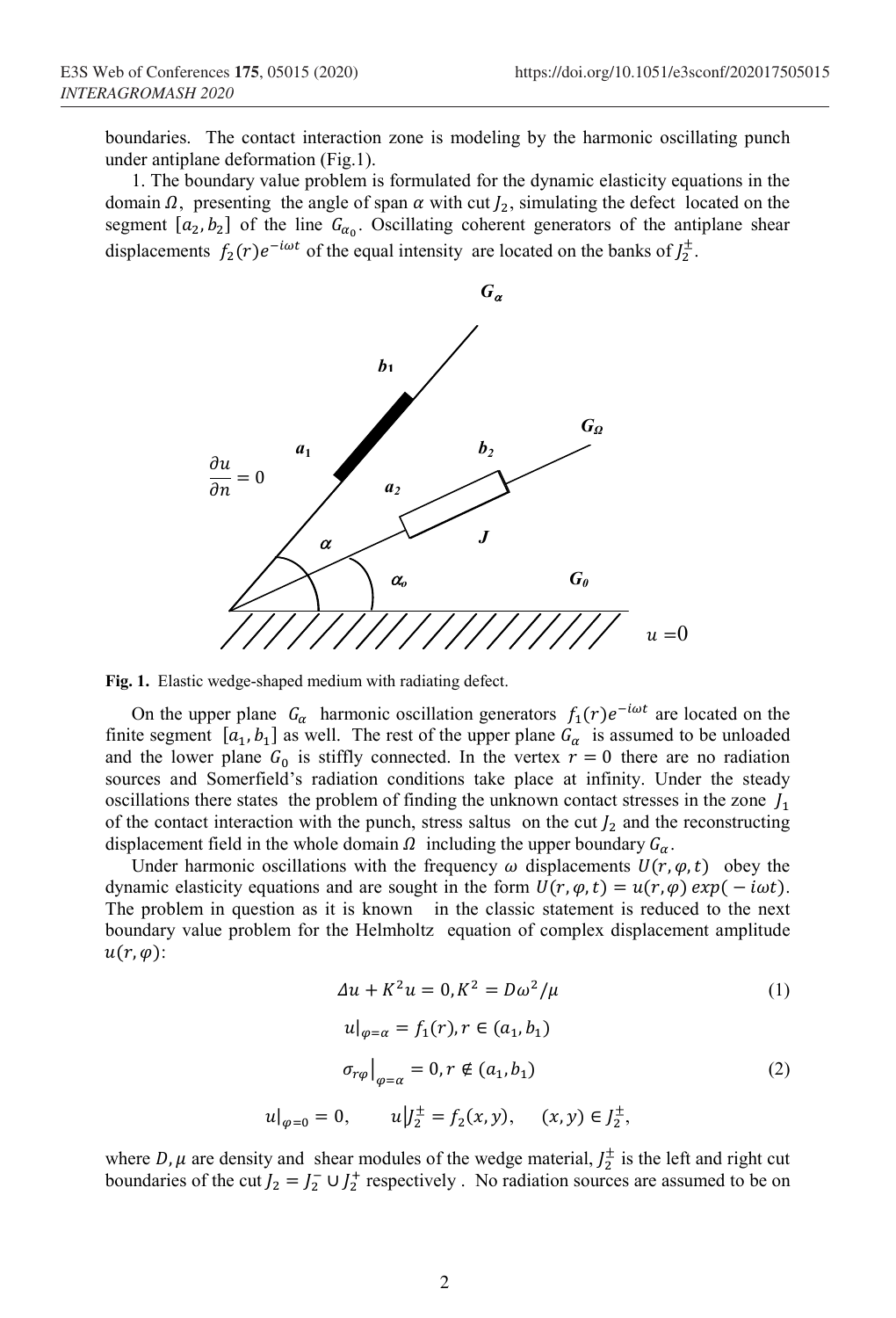the vertex  $r = 0$ , displacements vanish at infinity and Somerfield's radiation conditions principle take place:

$$
\frac{\partial u}{\partial r} - iKu = o\left(r^{-\frac{1}{2}}\right), r = \sqrt{x^2 + y^2} \to \infty
$$
 (3)

The lack of radiation sources on the vertex  $r = 0$  provides the fulfilment the Saint-Venant principle and the existence of the solution in Sobolev space  $W_2^1(\Omega)$ , the norm being given by the traditional way.

 Solving the problem stated above is based on its reducing to the equivalent boundary integral equations (BIE) about the unknown (dimensionless) contact stresses amplitude  $\mu^{-1} \sigma_{r\varphi}|_{\varphi=\alpha} = q_1(r)$ ,  $a_1 < r < b_1$  on the upper plane and the unknown amplitude saltus of (dimensionless) stresses  $\left[\mu^{-1}\sigma_{r\varphi}\right]\right|_{\varphi=\alpha_0} = q_2(r)$ ,  $a_2 < r < b_2$  on the defect  $J_2$ .

The statement of the problem in question leads to the next boundary value problem in the domain  $\Omega$ . To solve the problem there fulfils the construction of Green function  $G(r, \varphi | \rho, \psi)$  in the wedge-shaped domain without defect. Green function obeys the nonhomogeneous Helmholtz equation and boundary conditions as follows:

$$
\Delta G + K^2 G = -\frac{1}{4\pi r} \delta(\rho - r) \delta(\psi - \varphi), K^2 = D\omega^2/\mu \tag{4}
$$

$$
\left. \frac{\partial G}{\partial n} \right|_{\varphi = 0} = G \bigg|_{\varphi = \alpha} = 0 , \tag{5}
$$

where  $\delta(x)$  is Dirac's function, *n* is the external normal to the boundary. Green function method is worked out in details [7-9] when solving static problems. The same method permits to solve boundary value problems of the dynamic elasticity and reconstruct the wave field generated by all vibration sources in the whole wedge-shared medium considered. As in the statement of the main problem (1), (2) no radiation sources are assumed to be on the vertex  $r = 0$  and the same conditions at infinity take place.

To construct Green function obeying non-homogeneous Helmholtz equation and boundary conditions (4), (5) the Kontorovich-Lebedev integral transform methods are used in the form

$$
\overline{f}(\tau) = \int_0^\infty f(r) K_{-i\tau}(\kappa r) \frac{dr}{r}
$$

$$
f(r) = \frac{1}{\pi i} \int_{-\infty}^\infty \overline{f}(\tau) I_{-i\tau}(\kappa r) \tau d\tau
$$
\n(6)

where  $I_v(\kappa r)$ ,  $K_v(\kappa r)$  are modified Bessel functions.

Series of awkward transformations connected with solving the problem (4), (5) results the expression of Green function as follows:

$$
G(r, \varphi | \rho, \psi) = \int_0^\infty \overline{G}(\tau, \varphi, \psi) K_{-i\tau}(\kappa r) I_{-i\tau}(\kappa \rho) \tau d\tau,
$$

$$
\overline{G}(\tau, \varphi, \psi) = \begin{cases} 2 \frac{sh\psi \tau ch(\alpha - \varphi)\tau}{char}, \varphi > \psi, \\ 2 \frac{sh\varphi \tau ch(\alpha - \psi)\tau}{char}, \varphi < \psi \end{cases}
$$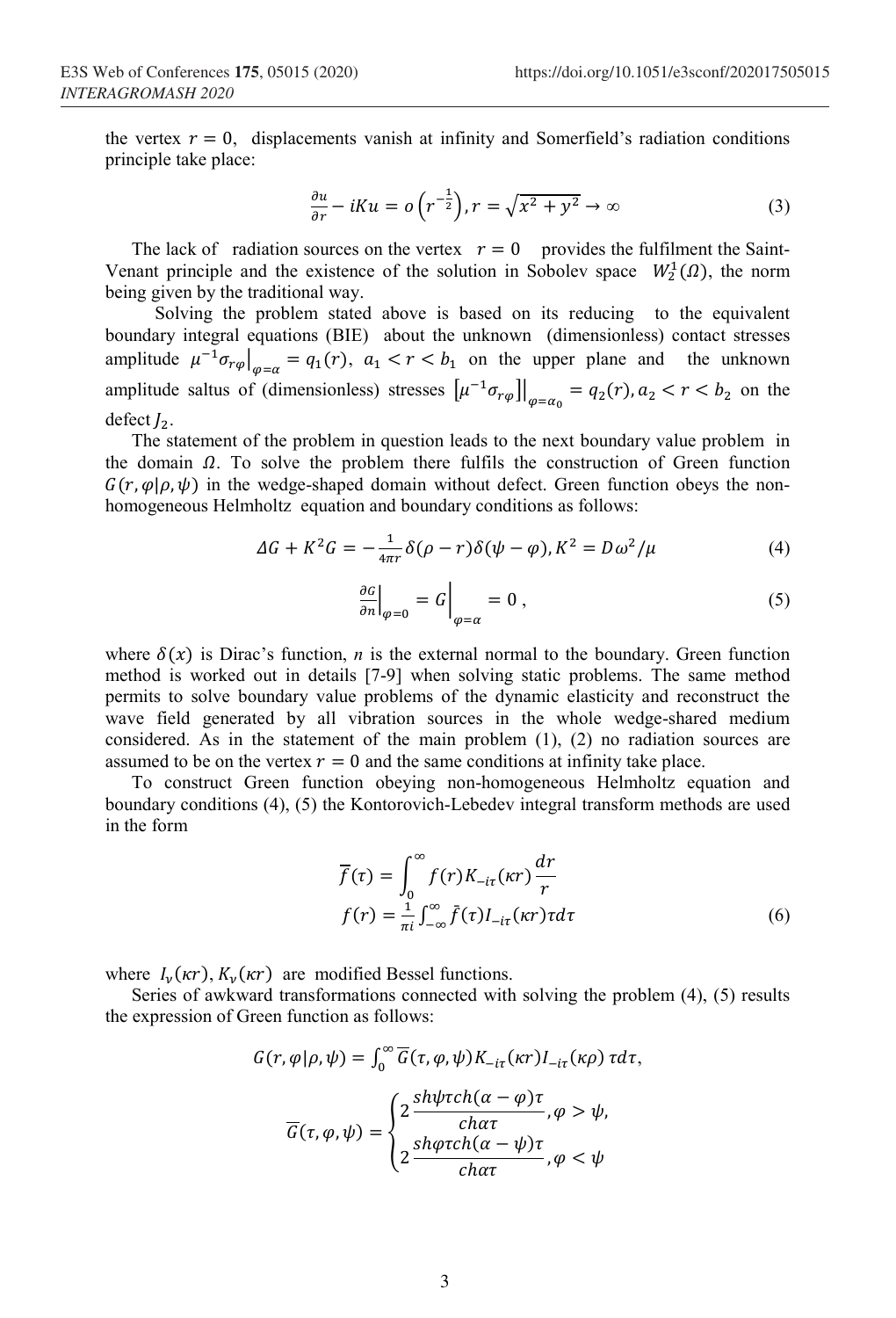To obtain the boundary integral equation, to use the well-known integral representation of the regular solution of Helmholtz equation in the next form

$$
u(x, y) = -\frac{1}{2\pi} \int_{L_R} \left\{ G(x, y | \xi, \eta) \frac{\partial u}{\partial n} - u(\xi, \eta) \frac{\partial}{\partial n} G(x, y | \xi, \eta) \right\} dl_n
$$
  
\n
$$
L_R = G_\alpha^R \cup G_0^R \cup J_2^+ \cup J_2^- \cup G_R, \qquad J = J_2^+ \cup J_2^-
$$

In the formulas (7) contour  $G_R$  is the part of the circumference of the finite radius  $R$ (with the center in the wedge vertex), closing the angular domain,  $G_{\alpha}^{R}$ ,  $G_{0}^{R}$  are parts of  $G_{\alpha}$ ,  $G_0$  truncated by  $G_R$ , *n* is external normal to the boundary,  $J_2^{\pm}$  are banks of the cut  $J_2$ . By virtue of coherence and equal intensity of vibration sources on the cut banks, boundary conditions, vanishing conditions for displacements and Green function as  $R \to \infty$ , as well as radiation conditions (3) we obtain the limit expression of displacement in the whole wedge-shaped domain  $\Omega$ :

$$
u(x,y) = \frac{1}{2\pi} \int_{J_+} G \left[ \frac{\partial u}{\partial n} \right]_{J_2} dl_n - \frac{1}{2\pi} \int_a^b G \left| \psi = \alpha \frac{\partial u}{\partial n} \right|_{J_1} dl_n \tag{8}
$$

In (8) let observation point  $(x, y)$  tends the left bank of the cut  $J_2$ , then let the latter tends to the segment  $J_1$  of the upper wedge plane where vibration sources are given and pass to the polar coordinates  $(r, \varphi)$ . There results the boundary integral equation (BIE) system about the amplitude stress saltus  $q_2$  on the cut  $J_2$  and amplitude contact stresses  $q_1$ on the segment . BIE system takes the form:

$$
\int_{a_1}^{b_1} k_{11}(r,\rho) q_1(\rho) d\rho + \int_{a_2}^{b_2} k_{12}(r,\rho) q_2(\rho) d\rho = f_1(r), \quad a_1 \le r \le b_1
$$
 (9)

$$
\int_{a_1}^{b_1} k_{21}(r,\rho) q_1(\rho) d\rho + \int_{a_2}^{b_2} k_{22}(r,\rho) q_2(\rho) d\rho = f_2(r), a_2 \le r \le b_2 \tag{10}
$$

Let us introduce matrixes as follows

$$
k(r,\rho) = {k_{11}(r,\rho) \ k_{12}(r,\rho)} \ k_{22}(r,\rho),
$$
  
\n
$$
k(r,\rho) = \frac{2}{\pi^2} \int_0^\infty K_{-i\tau}(\kappa \rho) K_{-i\tau}(\kappa r) k(\tau) r \sin \tau d\tau, \kappa = -iK
$$
  
\n
$$
k(\tau) = {K_{11}(\tau) \ K_{12}(\tau) \ k_{22}(\tau)} = {t_{\frac{\hbar \alpha \tau}{\tau}} \ \frac{\sin \alpha_0 \tau}{\tau c \hbar \alpha \tau}} \frac{\sin \alpha_0 \tau}{\sin \alpha_0 \tau c \hbar (\alpha - \alpha_0) \tau}.
$$

Let us consider the auxiliary BIE, constructed on the base of (9), (10) and written in the abbreviated vector-matrix form  $i=1,2$   $i=1,2$  $\min a_i$ ,  $b = \max b_i$ *i*=1,2 *i*=  $a = \min a_i$ ,  $b = \max b_i$  $=1,2$   $i=$  $\left(a = \min a_i, \quad b = \max b_i\right)$  $\bigcup_{i=1,2}$   $i=1,2$   $\bigcup$ :  $\int_{a}^{b} k(r, \rho) \cdot q(\rho) d\rho = \tilde{f}(r), a < r < b$  (11)  $\tilde{f} = \begin{pmatrix} \tilde{f}_1(r) \\ \tilde{f}_1(r) \end{pmatrix}$  $\begin{pmatrix} f_1(r) \\ \tilde{f}_2(r) \end{pmatrix}$ ,  $q = \begin{pmatrix} q_1(\rho) \\ q_2(\rho) \end{pmatrix}$ 

-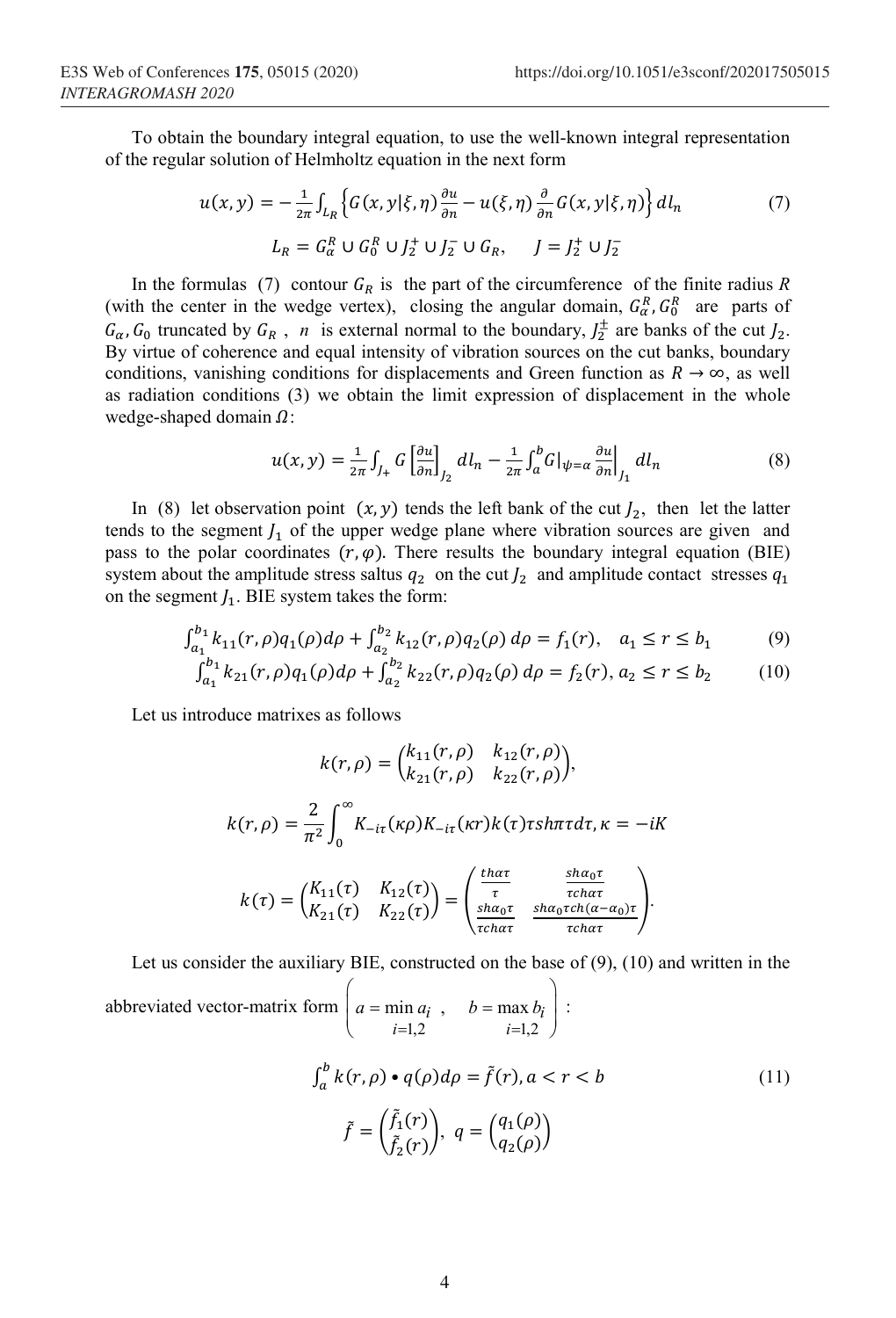In the correlation (11)  $\tilde{f}_{1,2}(r)$  are results of extending of functions  $f_{1,2}(r)$  to the interval(a, b), matrix function  $k(\tau)$  is real both on the imaginary axis and on the real one where  $k(\tau)$  is positively defined.

2. To investigate the solvability problems for the BIE system the next theorem is established.

## **2 Theorem**

Operator  $K$  of the left hand side (11) is uniquely inverted as operator acting in vector function spaces:

$$
K: H(a, b) \to W_2^{\frac{1}{2}}(a, b)
$$
  

$$
H(a, b) \subset W_2^{-\frac{1}{2}}(a, b)
$$

where  $W_2^{\gamma}(a, b), \gamma = \pm 1/2$  are Sobolev-Slobodetsky spaces of fractional smoothness.

To prove the theorem, to put  $\kappa > 0$  temporary. Then by virtue of the positive definition of matrix  $k(\tau)$ ,  $\tau \in R^1$  the operator K appears to be positively defined as well and induces the space  $H(a, b)$  of generalized solutions of the equation (11), one being introduced by the norm

$$
||q||_{H(a,b)} = \left(\int_0^\infty Q^T(x) \cdot K(x) \cdot Q^*(x) dx\right)^{\frac{1}{2}}
$$
  

$$
Q(x) = \sqrt{x \sin \pi x} \int_a^b q(s) K_{-ix}(\kappa s) ds, \quad 0 < x < \infty
$$

and the scalar product (\* means complex conjugation, *T* is the transposition option):

$$
(q_1, q_2)_H = \int_0^\infty Q_1^T(x) \cdot K(x) \cdot Q_2^*(x) dx
$$

The use of Riesz's theorem on uniqueness of representation of linear continual functional in the Hilbert space [5] adduces to the solvability condition for BIE system (11) as follows

$$
M^{2} = \int_{0}^{\infty} F^{T}(x) \cdot K^{-1}(x) \cdot F^{*}(x) dx < \infty,
$$
  

$$
F(x) = \sqrt{x \sin x} \int_{0}^{\infty} \tilde{f}(s) K_{-ix}(\kappa s) ds.
$$

Constructing the special two-sided estimation for the magnitude  $M^2$  obtaining by the use of the integral representation of McDonald function  $K_{-ix}(\kappa s)$  [4] and Parceval equality for Fourier integral transform adduce to the condition  $\tilde{f} \in W_2^{\frac{1}{2}}(a, b)$ . It is well-known the space  $W_2^{-1/2}(a, b)$  is conjugate to the space  $W_2^{1/2}(a, b)$  [6]. Then from the Riesz's theorem it points out both the existence of the unique solution  $q \in W_2^{-1/2}(a, b)$  for any right hand side  $\tilde{f} \in W_2^2$  $\frac{1}{2}(a, b)$  and the imbedding  $H(a, b) \subset W_2^{-1/2}(a, b)$ .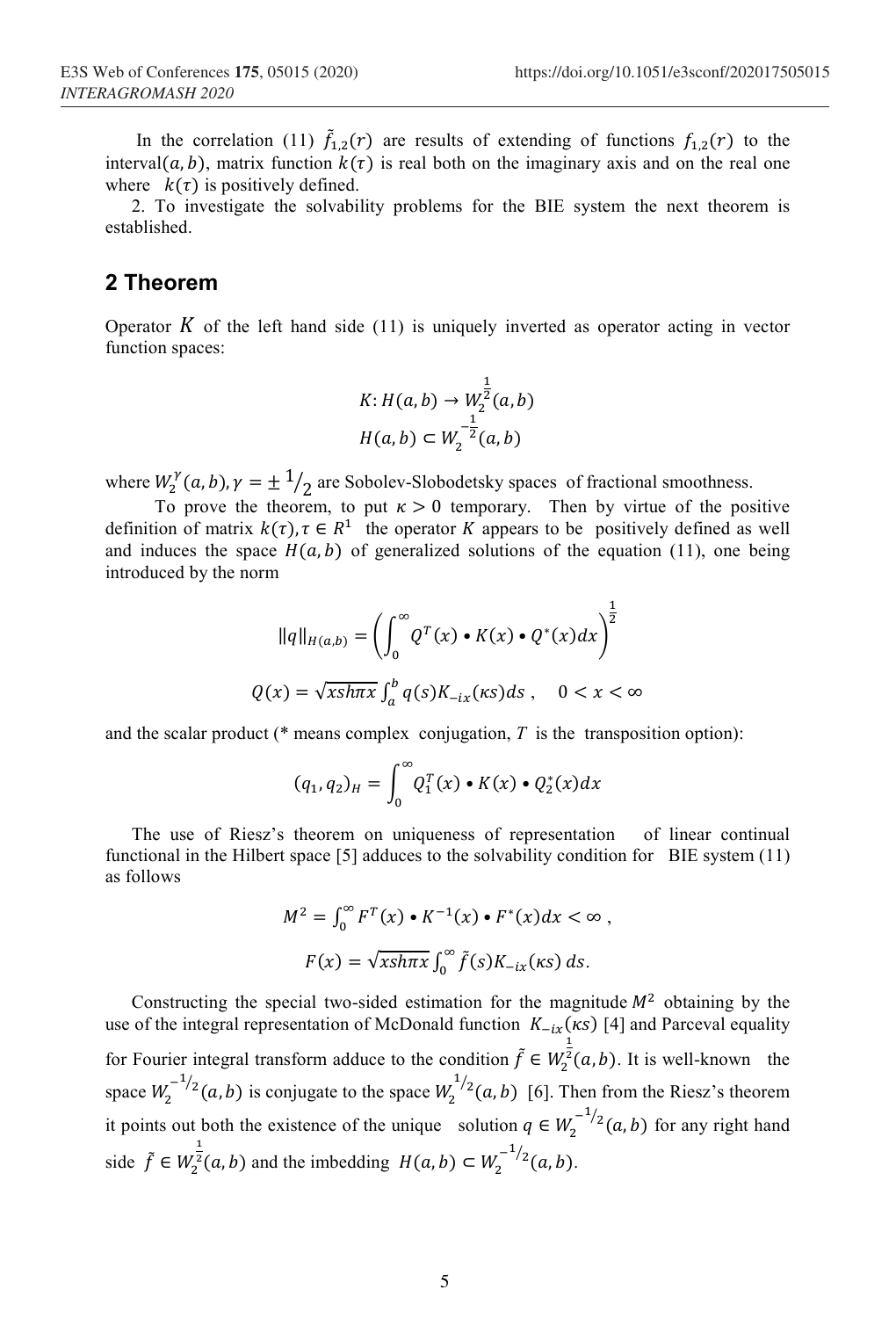The result described is in accordance with known results on boundary properties of functions belonging to Sobolev spaces  $W_2^1(a, b)$  in which the solution of boundary value problems is searched by the dynamic elasticity methods.

The passage to the initial case  $\kappa = -ik$  is provided by the analytical continuation principle [12] since all functions are analytical with respect to  $\kappa$  in the domain  $Re \kappa \ge 0$ ,  $\kappa \neq 0$  of the complex plane, where, in part, the point  $\kappa = -ik$  is located.

 It permits to ascertain the unique solvability of the initial boundary value problem (1), (2) in the Sobolev space  $W_2^1(\Omega)$  for the whole wedge-shaped domain and there results the inequality :

$$
\|q\|_{H(a,b)} \le C \|\tilde{f}\|_{W_2^{\frac{1}{2}}(a,b)}, C = const
$$

meaning the correct solvability of the problem in question permitting to apply varies analytical (for example, methods in [12]) and numerical methods to approach sought-forfunctions  $q_1, q_2$  as solutions of the BIE system (9), (10).

The consequent use of described results to narrowing of functions  $q_i, f_i$  ( $i = 1, 2$ ) from the domain  $(a, b)$  to the initial ones  $(a_i, b_i) \subset (a, b)$  leads to the unique resolution of the initial BIE system (9), (10) in spaces of the fractional smoothness. It means there exists the unique solution  $q_i \in W_2^{\frac{-1}{2}}(a_i, b_i)$  for any right hand side function

$$
f_i \in W_2^{\frac{1}{2}}(a_i,b_i), \, i {=} 1,2.
$$

The reconstruction of displacement wave field in  $\Omega$  and in the boundary  $G_{\alpha}$  may be fulfilled by representation (8) which is presented by means of displacements' amplitude  $f_2(x, y)$  when radiating AE from defect boundaries. The displacement wave field may be considered as the base to the statement of the inverse problem of reconstructing the displacements' amplitude  $f_2(r)$  on the defect  $J_2$  by means of direct displacement measurements. It may be done when constructing the displacements' amplitude frequency reply on the unloaded part of the boundary  $G_{\alpha}$  and the sequel application of the least square method [14,15].

## **References**

- 1. S.I. Builo, *Physical, mechanical Statistical and chemical aspects of acoustic emission diagnostics* (Southern Federal University Press, Rostov-on-Don, 2017)
- 2. V.I. Ivanov, V.A. Barat, *Acoustic emission diagnostics* (Publishing «Spectr», Moscow, 2017)
- 3. S.I. Builo, Russ. J. Nondestr. Test. **54(4)**, 237-242 (2018)
- 4. S.I. Builo, Russian Journal of Nondestuctive Testing **11**, 32-45 (2012)
- 5. S.I. Builo, *Physics and Mechanics of New Materials and Their Applications* N(ova Science Publishers, New York, 2013)
- 6. S.I. Builo, D.M. Kuznetsov, V.L. Gaponov, Russian Journal of Nondestructive Testing **55(11)**, 803–807 (2019)
- 7. M.Yu. Kashtalyan, J.J. Rushchitsry, Int. Appl. Mech. **46(1)**, 1-17 (2010)
- 8. D.A. Pozharskii, J. Appl. Math. and Mech. **80(4)**, 489-495 (2018)
- 9. B. Sobol, A. Krasnoschekov, A. Soloviev, ZAMM **95(11)**, 1302-1314 (2015)
- 10. E. Pan, W. Chen, *Static Green's function in anisotropic media* (Cambridge University